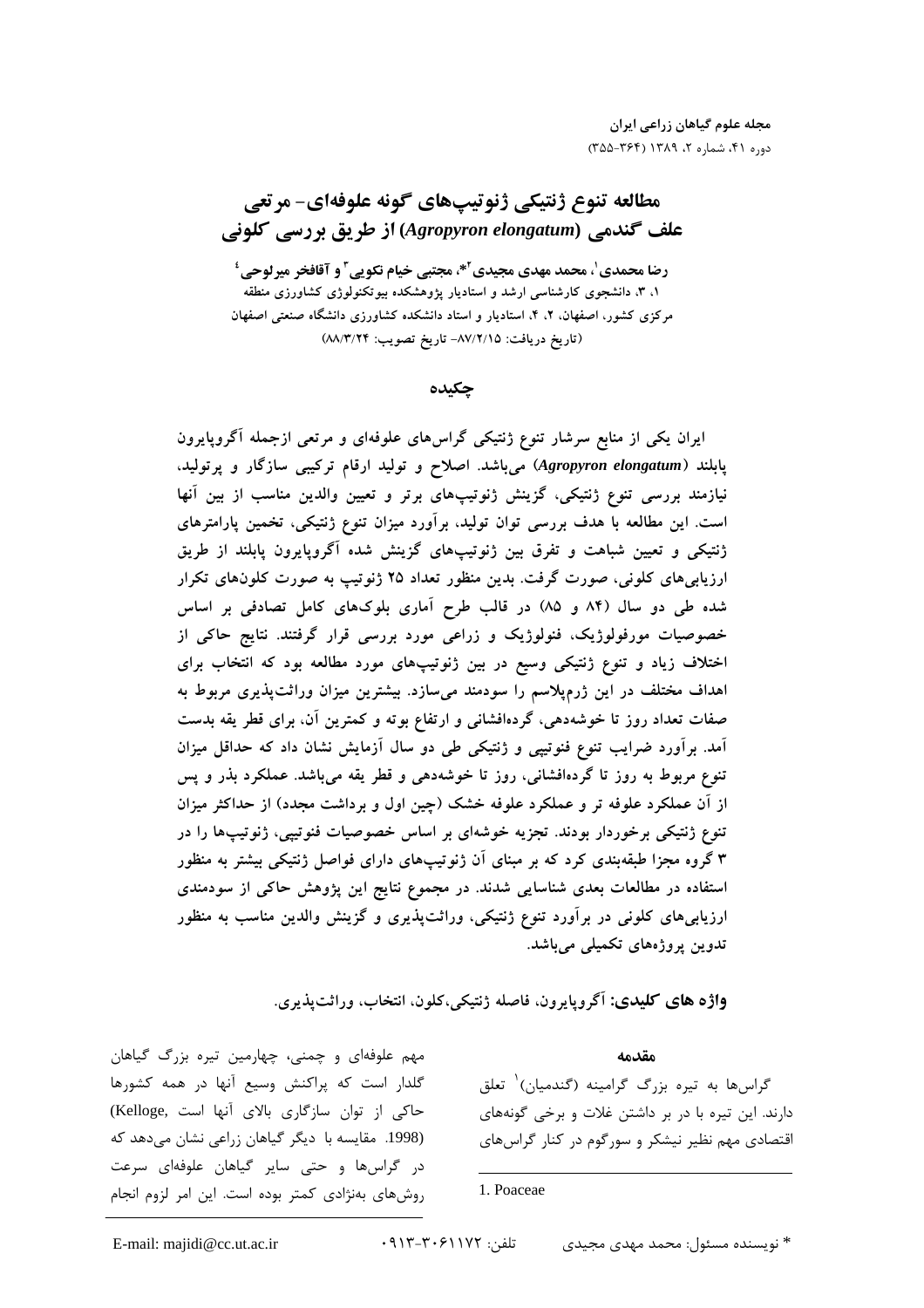تلاش بیشتر اصلاحگران و سایر متخصصان رشتههای دیگر (نظیر بیولوژی مولکولی) به منظور اصلاح و تولید ارقام علوفهای و چمنی مناسب را آشکارتر میسازد (Hopkins et al., 2003). گونههای جنس آگروپایرون (Agropyron spp)، که به علف گندمی معروفند، از جمله گراسهای سردسیری و دگرگشن هستند که به لحاظ تلاقی پذیری با گندم مورد توجه میباشند بطوری که موفقیت در حصول هیبریدهای بین جنسی امکان انتقال ژنها از ژنوم آگروپایرون به گندم را فراهم ساخته است (Martin et al., 1999). أگروپايرونها به اكثر تنشهای محیطی از جمله خشکی و سرما مقاوم هستند. این گیاهان از نظر عملکرد و کیفیت علوفه مطلوب مي باشند (Vogel & Moore, 1998). گونه (Tall wheat كه علف گندمى پابلند Tall wheat (grass نیز نامیده می شود، از مهمترین گونههای جنس آگروپایرون محسوب میشود. این گیاه مقاومت خوبی به شوری و قلیائیت خاک داشته و شرایط نامساعد را به (Johnson, 1991; Shannon, خوبی تحمل میکند) (1987 از این رو می تواند برای احیاء مراتع و تولید علوفه در کشور مناسب باشد.

ايجاد رقم تركيبي` همچنان مرسوم ترين روش اصلاحی در گراسهای دگرگشن و از جمله آگروپایرون (Sleper & Poehlman, 2006; Wang et al., میباشد (2001. در این راستا جمعآوری، ارزیابی ژرمپلاسم، توصيف و معرفي والدين مناسب اولين گام محسوب شده و بستر لازم را برای تحقیقات بعدی هموار می سازد. .Ray et al (1997) با بررسی تنوع ژنتیکی خصوصیات مهم زراعی ۳۰ خانواده ناتنی علف گندمی تاجدار (Crested wheatgrass) مشخص کردند که صفاتی نظیر عملکرد علوفه، ارتفاع بوته، عرض برگ پرچمی، تعداد سنبلچه در سنبله و قدرت رویش مجدد، دارای وراثتپذیری بالا (بین ۶۸ تا ۸۶ درصد) بودند. در یک مطالعه نمونههای مختلف علف گندمی پابلند از نظر کیفیت و عملکرد علوفه بررسی و با دو رقم زراعی به عنوان شاهد مقایسه گردید. نتایج نشان داد که در بین نمونههای تحت بررسی تنوع ژنتیکی خوبی وجود دارد

معمولاً پس از ارزیابی درون ژرمپلاسم جمعآوری شده و گزینش مقدماتی، بایستی از طریق آزمونهای کلونی اثرات محیطی و ژنتیکی را بطور دقیقتری برآورد نمود. اگرچه در گراسهای چند ساله ارزش ارزیابیهای کلونی تا حدودی به عملکرد کلون و قابلیت ترکیب یذیری عمومی آن در تلاقی با سایر کلونها بستگی دارد، این ارتباط درآگروپایرون پابلند مشخص نیست و مطالعه اندکی در این زمینه صورت گرفته است. Caradus & Woodfield (1990) از مواد کلونی در شبدر برای برآورد وراثتپذیری صفات استفاده کردند. در چچم چندساله (Lolium perenne) از این روش برای برآورد پارامترهای ژنتیکی، ارزیابی مقدماتی و بررسی اثرات زمان رسیدن روى توليد علوفه استفاده شده است (Simonsen, 1976). همچنین در فسکیوی بلند از کلونهای تکرار شده به منظور تخمین میزان تنوع ژنتیکی و قابلیت توارث صفات بذرى استفاده گرديده است (Bean, 1972). نظر به اینکه مبنای تدوین پروژههای اصلاحی به ویژه توسعه و تولید رقم ترکیبی بر جمعآوری، ارزیابی، توصیف و معرفی والدین گیاهی مناسب استوار است، این مطالعه به منظور بررسی میزان تنوع ژنتیکی، برآورد پارامترهای ژنتیکی و تعیین شباهتهای بین ژنوتیپهای گزینش شده آگروپایرون پابلند از طریق ارزیابیهای کلونی طی دو سال صورت گرفت.

## مواد و روشها

در این تحقیق تعداد ۲۵ ژنوتیپ آگروپایرون پابلند (جدول ۱) از یک خزانه اولیه (مجموعهای از تودهها که توسط نگارندگان جمعآوری شده بود) بر اساس دادههای اندازهگیری شده طی دو سال و با در نظر گرفتن صفات عملکرد علوفه، تاریخ گردهافشانی و مقاومت در برابر بیماری زنگ انتخاب شدند. هر یک از ژنوتیپها از طریق تقسیم بوته کلون شدند و در یک طرح بلوک کامل تصادفی در ۶ تکرار کشت گردیدند. فاصله بوتهها در روی ردیف و بین ردیفها ۶۰ سانتیمتر در نظر گرفته شد. پس از کاشت گیاهان بلافاصله آبیاری صورت گرفت. عملیات داشت شامل آبیاری، وجین و تامین کود ازته بر حسب نیاز در طی فصل رشد به طور مرتب انجام

<sup>.(</sup>Vogel & Moore, 1998)

<sup>1.</sup> Synthetic variety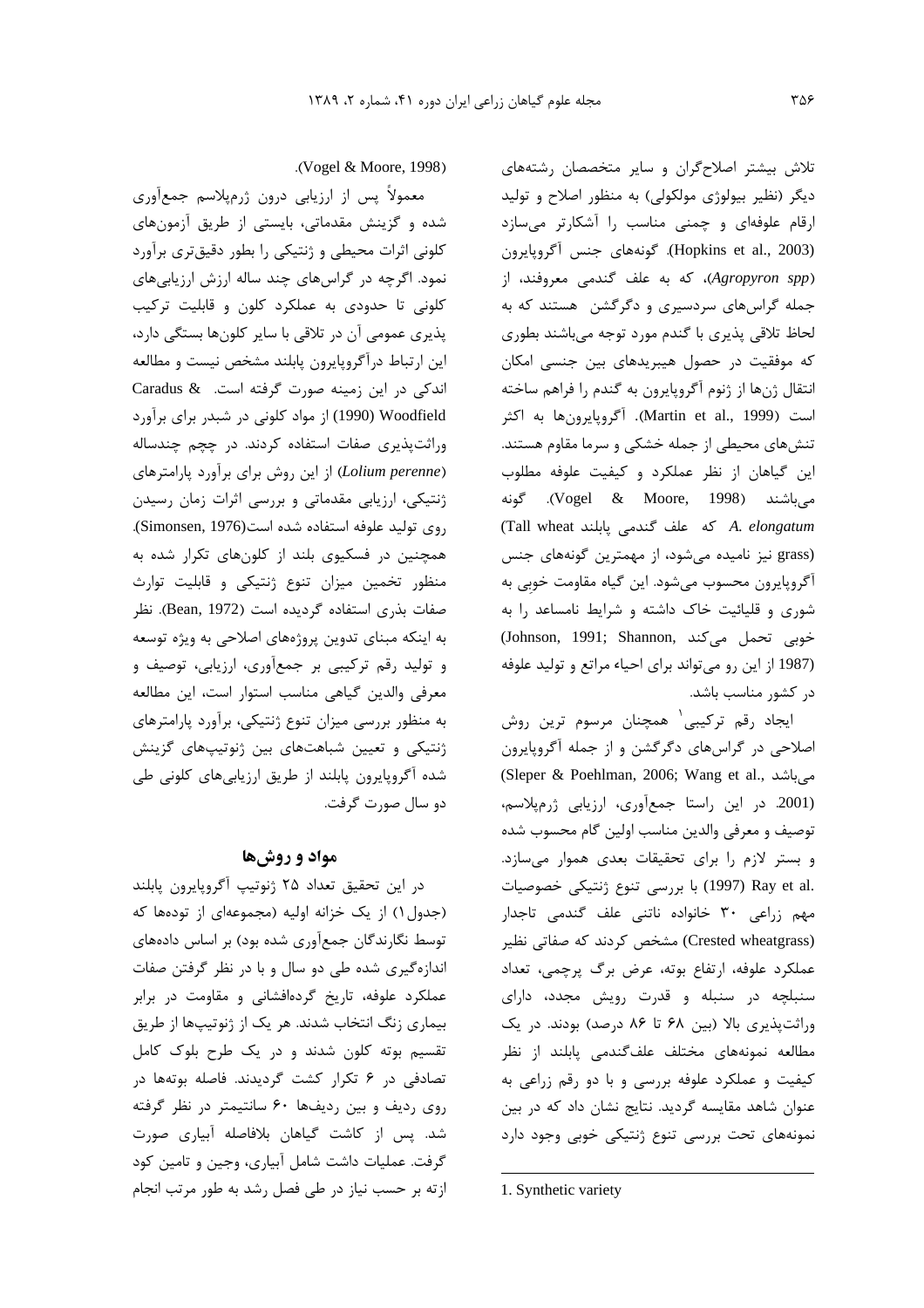گرفت. اندازهگیری صفات به مدت ۲ سال طی سال های ۱۳۸۴ و ۱۳۸۵ انجام گردید. مجموعهای از خصوصیات شامل تعداد روز تا ظهور خوشه، تعداد روز تا گردهافشانی، ارتفاع بوته، طول خوشه، تعداد ساقه، عملکرد علوفه تر و علوفه خشک در چین اول و رشد مجدد (چین ۲)، قطر یقه بعد از هر برداشت و عملکرد بذر یاداشتبرداری گردید. دادههای حاصل از اندازهگیری صفات بر اساس مدل آماری طرح کرتهای خرد شده در زمان (سال) در قالب طرح بلوک کامل تصادفی مورد تجزیه واریانس قرارگرفتند. اجزای واریانس محیطی و ژنتیکی بر اساس امید ریاضی میانگین مربعات برآورد گردیدند. ضرایب تنوع فنوتیپی، ضرایب تنوع ژنتیکی و وراثتپذیری عمومی هر صفت از روابط زیر محاسبه (Burton & Devane, 1953; Halluer & گردید & :Miranda, 1998)

$$
V_E = \frac{MSe}{r}
$$
  

$$
V_G = \frac{MSg - MSE}{r}
$$
  

$$
V_P = V_G + V_E
$$

$$
PCV = \frac{\sqrt{V_P}}{\overline{X}} \times 100
$$

$$
GCV = \frac{\sqrt{V_G}}{\overline{X}} \times 100
$$

$$
h^2 = \frac{\sigma_s^2}{\sigma_s^2 + \frac{\sigma_e^2}{r}}
$$

در این فرمولها VE واریانس محیطی، VG واریانس ژنتیکی، VP واریانس فنوتیپی، MSe میانگین مربعات خطای آزمایش، MSg میانگین مربعات ژنوتیپها، PCV و GCV به ترتیب ضریب تغییرات فنوتیپی و ژنوتیپی میباشند. همچنین $\sigma_{s}^{2}$  برآوردی از واریانس ژنتیکی و  $h^2$ برآورد واریانس خطا در جدول تجزیه واریانس و  $\sigma_{\rm e}^2$ وراثتپذیری عمومی میباشد. گروهبندی ژنوتیپها پس از تشكيل ماتريس فاصله اقليدسى، به روش UPGMA انجام و گروهها برای صفات مهم مورد تجزیه واریانس قرار گرفتند. با استفاده از ماتریس فاصله ژنتیکی و دندروگرام حاصله دورترین ژنوتیپها، که میتوانند پس از بررسیهای بیشتر والدین بهتری برای ایجاد واریته ترکیبے باشند، مشخص گردیدند.

| جدول ١- مشخصات و منشاء ژنوتیپهای گزینش شده اَگروپایرون پابلند مورد مطالعه |                                                 |              |  |  |  |  |  |
|---------------------------------------------------------------------------|-------------------------------------------------|--------------|--|--|--|--|--|
| محل جمعآوري و تهيه بذر توده پايه                                          | کد توده پایه                                    | شماره ژنوتيپ |  |  |  |  |  |
| اصفهان- بانک بذر پژوهشکده بیوتکنولوژی کشاورزی منطقه مرکزی کشور            | $1 \cdot \cdot \cdot 119$                       | J.           |  |  |  |  |  |
| گلستان -گنبد کاووس- مراوه تپه                                             | 1.17                                            | ٢            |  |  |  |  |  |
| اصفهان- بانک بذر پژوهشکده بیوتکنولوژی کشاورزی منطقه مرکزی کشور            | $1 \cdot \cdot \cdot$ /٢۵١                      | ٣            |  |  |  |  |  |
| سمنان- ايستگاه توليد بذر                                                  | $1 \cdot \cdot \cdot$ /٢٧٩                      | ۴            |  |  |  |  |  |
| اصفهان- سميرم- حناء                                                       | $1 \cdot \cdot \cdot$ /۴۲۹                      | ۵            |  |  |  |  |  |
| اصفهان- بانک بذر پژوهشکده بیوتکنولوژی کشاورزی منطقه مرکزی کشور            | $1 \cdots 119$                                  | ۶            |  |  |  |  |  |
| سمنان– ایستگاه تولید بذر                                                  | $1 \cdot \cdot \cdot$ /٢٧٩                      | ٧            |  |  |  |  |  |
| اصفهان                                                                    | $\cdots$ /C12                                   | ٨            |  |  |  |  |  |
| اصفهان- سميرم- قلعه سنگے <sub>،</sub>                                     | $\cdots$ /C11                                   | ٩            |  |  |  |  |  |
| اصفهان- بانک بذر پژوهشکده بیوتکنولوژی کشاورزی منطقه مرکزی کشور            | $1 \cdot \cdot \cdot 701$                       | ۱۰           |  |  |  |  |  |
| اصفهان- فريدون شهر - چشمه لنگان                                           | $1 \cdot \cdot \cdot$ /٢٨١                      | ۱۱           |  |  |  |  |  |
| تبريز                                                                     | $1 \cdot \cdot \cdot / 190$                     | ۱۲           |  |  |  |  |  |
| اصفهان – فريدن                                                            | $1 \cdots 199$                                  | ۱۳           |  |  |  |  |  |
| گلستان -گنبد کاووس- مراوه تپه                                             | $1 \cdot \cdot \cdot$ /٢٨٩                      | ۱۴           |  |  |  |  |  |
| سمنان– ایستگاه تولید بذر                                                  | $1 \cdot \cdot \cdot$ /٢٧٩                      | ۱۵           |  |  |  |  |  |
| اصفهان- سميرم- قلعه سنگے،                                                 | $\cdots$ /C11                                   | ۱۶           |  |  |  |  |  |
| گلستان -گنبد کاووس- مراوه تپه                                             | $1 \cdot \cdot \cdot$ /٢٨٩                      | ۱۷           |  |  |  |  |  |
| اروميه – خان تختى                                                         | $1 \cdot \cdot \cdot$ / $\uparrow \cdot \Delta$ | ۱۸           |  |  |  |  |  |
| گلستان -گنبد کاووس- مراوه تیه                                             | $1 \cdot \cdot \cdot$ /٢٨٩                      | ۱۹           |  |  |  |  |  |
| اصفهان                                                                    | $\cdots$ /C3                                    | ٢٠           |  |  |  |  |  |
| سمنان– ايستگاه توليد بذر                                                  | $1 \cdot \cdot \cdot$ /٢٧٩                      | ۲۱           |  |  |  |  |  |
| دماوند                                                                    | $1 \cdots 766$                                  | ۲۲           |  |  |  |  |  |
| اصفهان- سميرم- قلعه سنگي                                                  | $\cdots$ /C11                                   | ۲۳           |  |  |  |  |  |
| اصفهان – فريدن                                                            | $1 \cdots 199$                                  | ۲۴           |  |  |  |  |  |
| اصفهان                                                                    | $\cdots$ /C12                                   | ۲۵           |  |  |  |  |  |
|                                                                           |                                                 |              |  |  |  |  |  |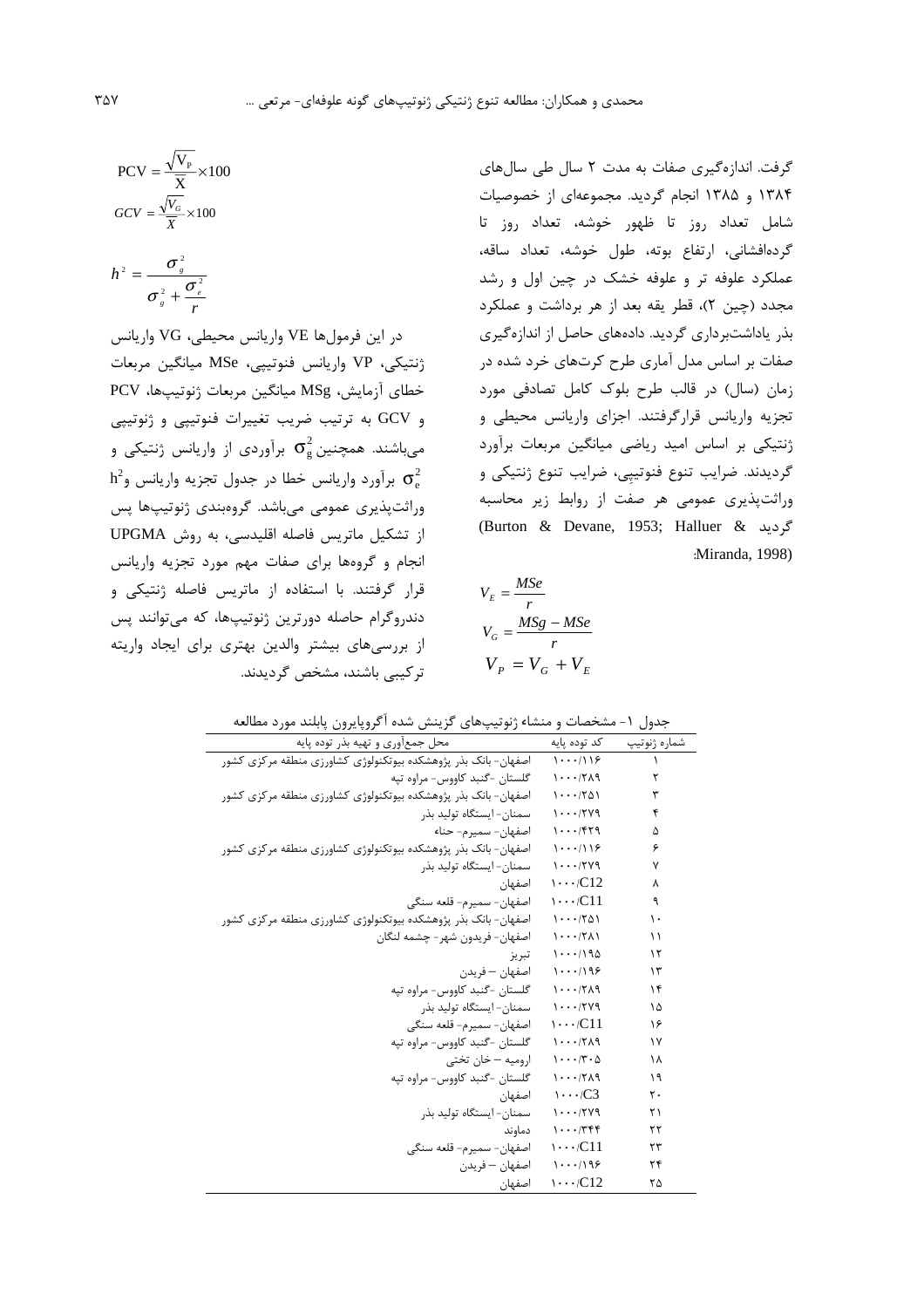مشاهده شد به طوری که تفاوت بین حداقل و حداکثر این صفت حدود ۳۵ برابر بود. وجود دامنه تغییرات وسیع برای اکثر صفات مورد مطالعه نشان می دهد که انتخاب برای اهداف مختلف در این ژرمپلاسم می تواند سودمند باشد. مقايسه ميانگين سالها براي صفات مختلف در جدول ۳ نشان داده شده است. نتایج نشان می دهد که به غیر از صفات ارتفاع بوته و طول پدانکل، میزان سایر صفات در سال دوم به طور معنیداری بیشتر از سال اول بوده است. ژنوتیپهای آگروپایرون در سال دوم به طور متوسط حدود ۶ روز دیرتر وارد مرحله خوشهدهی شده و حدود ۲ روز دیرتر گردهافشانی را آغاز نمودند. معنیدار بودن اثر متقابل ژنوتیپ در سال برای این دو صفت نشان میدهد که برخی ژنوتیپها در سال اول زودتر وارد مرحله زایشی شدهاند ولی در سال دوم واکنش متفاوتی داشتهاند.

ژنوتیپهای آگروپایرون در سال دوم عملکرد علوفه خشک بیشتری در برداشت اول و نیز در برداشت دوم در مقایسه با سال اول تولید نمودند. عملکرد علوفه خشک رشد مجدد در سال دوم بیش از ۸۰ درصد نسبت به سال اول افزایش نشان داد. این روند تغییرات و نیز افزایش متوسط عملکرد از سال اول به دوم را می توان به توسعه سیستم ریشهای این گونه طی زمان نسبت داد. همچنین عملکرد علوفه خشک رشد مجدد (چین دوم) در هر دو سال نسبت به چین اول کاهش نشان داد که می تواند ناشی از برخورد با هوای گرم تابستان، افزایش

### نتايج و بحث

نتايج تجزيه واريانس شامل ميانگين مربعات ژنوتیپها (کلونها)، سال و اثر متقابل برای صفات مختلف در جدول ٢ آورده شده است. ژنوتیپهای برگزیده برای تمام صفات به غیر از تعداد ساقه و قطر یقه چین اول تفاوت آماری معنیدار نشان دادند که حاكي از اختلاف فاحش بين آنها و نيز تنوع بالا از نظر صفات فنولوژیک، مرفولوژیک و زراعی میباشد. تفاوت سالها نیز برای کلیه صفات به غیر از ارتفاع بوته در سطح احتمال ١ درصد معنىدار بود. اثر متقابل ژنوتيپ و سال برای صفات فنولوژیک (روز تا خوشهدهی و روز تا گردهافشانی)، تعداد ساقه، قطر يقه چين اول و عملكرد بذر معنىدار بود. وجود اين اثر متقابل نشان مى دهد كه واکنش ژنوتیپها در بروز این گونه صفات طی سالهای اول و دوم متفاوت بوده است.

جدول ۳ آمار توصیفی شامل میانگین و مقادیر حداقل و حداکثر صفت طی دو سال مورد ارزیابی و نیز مقادیر وراثتپذیری صفات مختلف در ژنوتیپهای آگروپایرون پابلند مورد مطالعه را نشان می دهد. دامنه کل تغییرات برای اکثر صفات طیف وسیعی را نشان داد كه حاكي از وجود تنوع بالا مي باشد. به عنوان مثال دامنه عملکرد علوفه خشک چین اول از ۱۷۱ تا ۳۲۵۰ گرم در بوته متغیر بود که نشان میدهد تفاوت بین حداقل و حداکثر صفت حدود ۱۸ برابر میباشد. حداکثر دامنه تغییرات برای صفت عملکرد بذر (۹-۳۲۵ گرم)

| ضريب تغييرات محيطي                         | سال × ژنوتيپ                                        | ژنوتيپ                                                | سال                                                            | صفت                       |
|--------------------------------------------|-----------------------------------------------------|-------------------------------------------------------|----------------------------------------------------------------|---------------------------|
| $f/\gamma$                                 | $\gamma \gamma / \sqrt{\gamma^*}$                   | $1\lambda\Delta/\mathbf{F}\overline{\mathbf{F}^{**}}$ | $1\lambda \cdot 5^{**}$                                        | روز تا ظهور خوشه          |
| Y/Y                                        | S                                                   | $\lambda Y/Y\Delta$ **                                | Y9Q/Yf                                                         | روز تا گردهافشانی         |
| $Y/\cdot$ 9                                | $\mathbf{r} \mathbf{19} / 9 \mathbf{1}^{\text{ns}}$ | $YF\Delta F/\Lambda q^{**}$                           | $\cdot$ / $\zeta^{ns}$                                         | ارتفاع بوته               |
| 9/59                                       | $FT/VV$ <sup>ns</sup>                               | $\Upsilon V \Upsilon / \Lambda V^{**}$                | $\mathbf{YVAP}/\Delta$                                         | طول پدانكل                |
| <b>TA/VT</b>                               | $17.1999^*$                                         | $18.54/8T^{ns}$                                       | Y59.0.51.5                                                     | تعداد ساقه                |
| <b>TY/AY</b>                               | $f1990Y/YY^{ns}$                                    | $11.9194/9V^*$                                        | TYQATQAT**                                                     | عملکرد علوفه تر چین ۱     |
| $Y\Delta/Y$                                | $1YYYYY^{ns}$                                       | $f\Delta Ff\1T/Tq^{**}$                               | $170151 \cdot \cdot \cdot \cdot \Delta^{**}$                   | عملکرد علوفه خشک چین ۱    |
| 11/95                                      | $\mathbf{Y} \mathbf{Y} / \mathbf{Y} \mathbf{Y}^*$   | $Y$ $9/10$ <sup>ns</sup>                              | TSFS/01 **                                                     | قطر يقه چين ١             |
| $1V/\cdot \Delta$                          | $\lambda \lambda \frac{1}{V}$                       | 1191Y/Y''                                             | $Y. YY\Delta Y/11$                                             | عملكرد بذر                |
| $\mathbf{Y} \mathbf{Y} / \cdot \mathbf{Y}$ | $50157/5^{ns}$                                      | $rrrrrr.1rq^*$                                        | $\mathsf{TTV}\Delta\mathsf{TT}\mathsf{A}/\cdot\mathsf{A}^{**}$ | عملكرد علوفه تر رشد مجدد  |
| 78189                                      | $17Y \cdot 1/T9^{ns}$                               | FT1                                                   | $151.051**$                                                    | عملكرد علوفه خشك رشد مجدد |
| $\lambda$ /۶۹                              | $\cdot$ / $\mathbf{v}^{\text{ns}}$                  | $Y\Delta/\mathfrak{f}$                                | $\mathbf{f} \mathbf{f} \cdot \mathbf{A} / \mathbf{F}^{**}$     | قطر يقه پس از برداشت مجدد |

جدول۲- میانگین مربعات منابع مختلف تغییر در تجزیه واریانس صفات در ژنوتیپهای آگروپایرون

ns ، \* و \*\* به ترتیب عدم معنیداری، معنیداری در سطوح احتمال ۵ و ۱ درصد.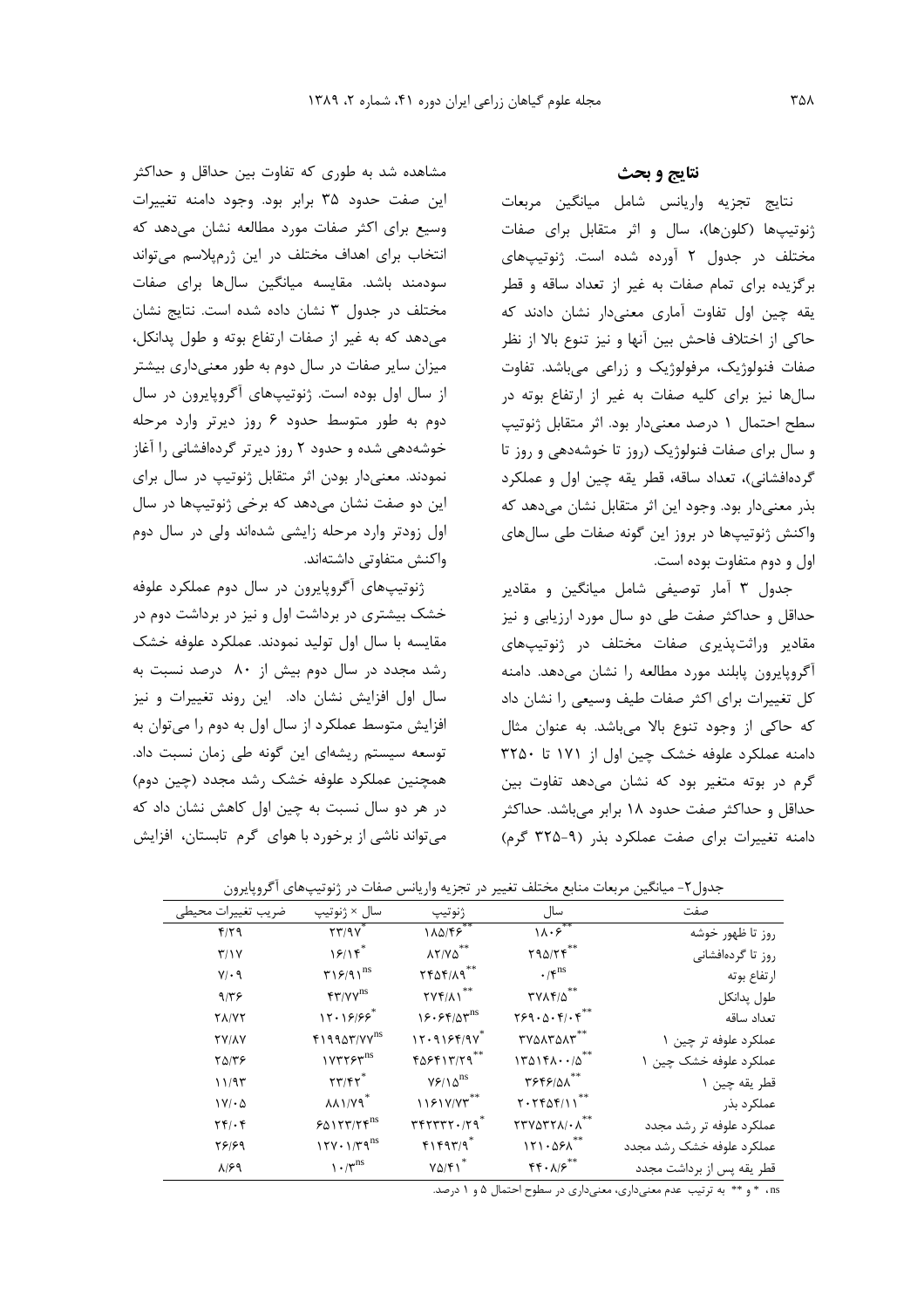| وراثتیذیری عمومی (درصد)                 |                                          | ميانگين +                                        |                                                              | دامنه                                 | صفت                         |
|-----------------------------------------|------------------------------------------|--------------------------------------------------|--------------------------------------------------------------|---------------------------------------|-----------------------------|
| سال دوم                                 | سال اول                                  | سال دوم                                          | سال اول                                                      |                                       |                             |
| <b>ADITO</b>                            | 97/TA                                    | $Y$ ۶/۴۶a                                        | $V \cdot$ /۴۵ $b$                                            | $9. - \lambda V$                      | روز تا ظهور خوشه            |
| <b>ADIDY</b>                            | $\lambda$ ۶/۷۴                           | 97/87a                                           | 9.7b                                                         | $\lambda$ 1-1.8                       | روز تا گردهافشانی           |
| $\lambda V/\sqrt{2}$                    | $\lambda\lambda$ /۴۵                     | 199/17a                                          | 199/11a                                                      | $11 - 59$                             | ار تفاع بوته                |
| <b>YY/AA</b>                            | $9.1Y\Delta$                             | fY/Yf                                            | $\Delta$ 1/۴۶a                                               | $Y\Lambda - YY$                       | طول يدانكل                  |
| 99/78                                   | 9.119                                    | <b>TARITYA</b>                                   | $\Delta V$                                                   | $51 - YA$                             | تعداد ساقه                  |
| Yf/YQ                                   | <b>58/17</b>                             | $YY$ $\lambda$ /9 $Ya$                           | 1501/95                                                      | $f \cdot -\Delta \Lambda \cdot \cdot$ | عملکرد علوفه تر چین ۱       |
| $Y \cdot / Y Y$                         | 55/79                                    | 1550/8Va                                         | <b>Y</b> \\alv\\right                                        | $1V1 - YY0$                           | عملکر د علوفه خشک چین ۱     |
| Y1/YQ                                   | YY/Y                                     | $\mathbf{r}$ $\mathbf{r}$ / $\mathbf{r}$ a       | Y/19b                                                        | $10 - 00$                             | قطر يقه چين ١               |
| <b>VY/EA</b>                            | Yf/Y9                                    | 15.117a                                          | $Yf/\Delta b$                                                | $9 - YY \Delta$                       | عملکر د بذر                 |
| 55.9                                    | 59/8A                                    | $\lambda\lambda V$ /۴۶ $a$                       | 999/86                                                       | $11. - 15.$                           | عملکرد علوفه تر رشد مجدد    |
| 55/10                                   | $\Delta \lambda / \cdot 5$               | ۳۷٩/۶۷a                                          | $\mathbf{Y} \mathbf{Y} \mathbf{f}$ . $\mathbf{V} \mathbf{h}$ | $Y - YY'$                             | عملکر د علوفه خشک , شد محدد |
| $\mathbf{r} \mathbf{r}$ /9 $\mathbf{v}$ | $\mathbf{r} \cdot \mathbf{A} \mathbf{v}$ | $\mathsf{r}\wedge\mathsf{r}\mathsf{q}\mathsf{a}$ | $\frac{1}{2}$                                                | $15 - \Delta T$                       | قطر يقه رشد مجدد            |

جدول ۳- آمار توصیفی و مقادیر وراثتپذیری صفات مختلف در ژنوتیپهای آگروپایرون طی دو سال بررسی

+ تفاوت دو میانگین که در یک حرف مشترک میباشند در سطح ۵ درصد معنیدار نمیباشد.

تنفس گیاه و کاهش ذخایر کربوهیدرات طوقه باشد. .Howards et al (1999) , شد مجدد يس از برداشت ,ا وابسته به ذخاير نيتروژن و كربوهيدرات غيرساختماني ریشه و طوقه می دانند. تسریع در برداشت یک چین منجر به تثبیت این ذخایر برای چین بعد و افزایش عملکرد در چینهای بعدی میگردد. اصولاً عملکرد گیاهان علوفهای در مناطق معتدل در چینهای متوالی در طول فصل رشد همراه با گرم شدن هوا، به ویژه در شرایط کشت آبی کاهش می یابد. این کاهش به دلیل افزایش تنفس گیاه، کاهش ذخایر هیدروکربنهای غیرساختمانی در ریشه و طوقه، کاهش طول دوره رشد مجدد و کاهش تثبیت ازت (در بقولات) میباشد.

برآوردهای وراثتپذیری عمومی صفات برای سال های اول و دوم مطالعه نیز در جدول ۳ نشان داده شده است. اگر دامنه وراثت پذیری به چهار دسته، خیلی کم (کمتر از ۲۵ درصد)، کم (بین ۲۵ تا۵۰ درصد)، متوسط (بین ۵۰ تا ۷۵ درصد) و زیاد (بیشتر از ۷۵ درصد) گروهبندی گردد، کمترین میزان وراثت پذیری در هر دو سال به قطر يقه در چين اول و قطر يقه در چين دوم (به ترتیب ۳۱/۲۵ و ۳۳/۹۷) اختصاص پیدا می کند كه نشان مى دهد اين صفت به شدت تحت تاثير عوامل محیطی قرار میگیرد. بیشترین میزان وراثتپذیری صفات (بیش از ۷۵ درصد) مربوط به دو صفت فنولوژیک (روز تا خوشهدهی و گردهافشانی) و دو صفت مرتبط با طول (ارتفاع بوته و طول پدانکل) بود که حاکی از

تاثیریذیری کمتر این صفات از عوامل محیطی می باشد. وراثتپذیری سایر خصوصیات در هر دو سال در حد متوسط قرار داشت. Berdahl & Barker (1997) از طریق ارزیابی های کلونی و آزمون نتاج درآگروپایرون وراثتپذیری ارتفاع و تاریخ گلدهی را به ترتیب ۴۵ و ۵۰ درصد برآورد کرده و بیان نمودند که ارزیابیهای کلونی برای انتخاب صفات دارای وراثتپذیری بالا و آزمون نتاج برای صفات پیچیده تر نظیر عملکرد مناسب خواهد بود. De-Araujo & Coulman خواهد بود. وراثتپذیری عمومی و خصوصی عملکرد علوفه خشک در برموگراس (Bromus inermis) را به ترتیب ۴۸ و ۳۳ درصد گزارش کردند. در مطالعه حاضر میزان وراثت پذیری برای تعداد ساقه (به عنوان یکی از اجزاء اصلی عملکرد) متوسط و تقریباً در حد وراثتپذیری عملکرد علوفه خشک بود در حالی که وراثتیذیری ارتفاع و تاريخ گردهافشاني (به عنوان ديگر اجزء عملكرد) بالا بود. با این حال با توجه به اینکه وراثتپذیری خصوصی تعیین کننده بازده ناشی از انتخاب می باشد، بهتر است تصمیمگیری نهایی در مورد نحوه گزینش روی صفات بر مبنای مطالعات تکمیلی صورت پذیرد.

برآورد ضرایب تنوع فنوتیپی و ژنتیکی طی دو سال آزمایش (جدول ۴) نشان میدهد که حداقل میزان تنوع مربوط به روز تا گردهافشانی، روز تا خوشهدهی و قطر يقه مي باشد. عملكرد بذر و پس از آن عملكرد علوفه تر و عملکرد علوفه خشک (چین اول و برداشت مجدد) از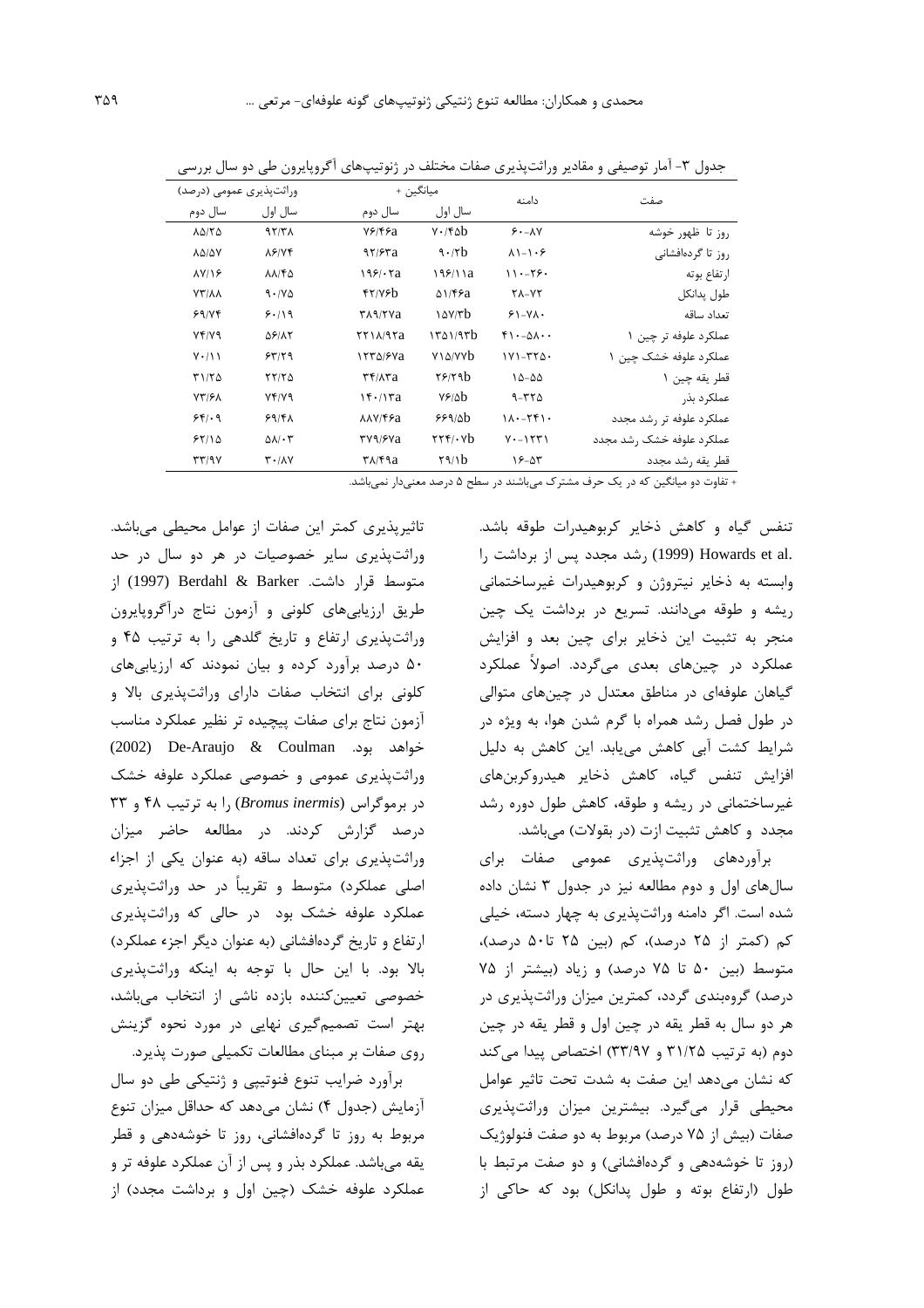حداکثر میزان تنوع ژنتیکی برخوردار بودند و پس از آنها تعداد ساقه وطول يدانكل در رتبههاى بعدى قرار گرفتند (جدول۴). وجود تنوع ژنتیکی بالا بین ژنوتیپهای برگزیده برای صفات مهم نشان میدهد که فاصله ژنتیکی زیادی بین ژنوتیپها وجود دارد. این فاصله ژنتیکی احتمال ایجاد هتروزیس بالا در نسلهای بعد را افزایش داده و نوید بخش توسعه واریتههای یر تولید مے باشد.

مقايسه ميانگينها بين ژنوتيپهاى أكروپايرون پابلند برای صفات فنولوژیک و مورفولوژیک در جدول ۵ و برای صفات عملکرد علوفه و عملکرد بذر در جدول ۶ نشان داده شده است. با توجه به تاریخ خوشهدهی و نیز تاریخ گردهافشانی در بین ژنوتیپهای مورد مطالعه، ژنوتیپ شماره ۱۷ به عنوان زودرس ترین نمونه تحت بررسی شناسایی گردید. این ژنوتیپ از توده محلی مراوه تپه (استان گلستان) گزينش شده بود و از نظر ارتفاع جزء ژنوتیپهای پابلند (بیش از ۲ متر) محسوب گردید. ژنوتیپ شماره ۱۶ با ۹۷/۲۵ روز تا گردهافشانی به عنوان ديررسترين ژنوتيپ مورد مطالعه تشخيص داده شد. اين ژنوتیپ از منطقه سمیرم (استان اصفهان) منشاء گرفته بود و از نظر ارتفاع جزء ژنوتیپهای متوسط بود (جدول۵). زمان گردهافشانی مهمترین فاکتور محدود كننده در انتخاب والدين مىباشد زيرا كه امكان ايجاد تلاقی تصادفی به همزمانی گردهافشانی بستگی دارد.

آگروپایرون از جمله گیاهانی است که به لحاظ ژنتیکی ظرفیت تولید تعداد زیادی ساقه (و در نتیجه

قطر يقه پس از برداشت) را داراست. نتايج اين پژوهش نشان میدهد که تفاوت و تنوع زیاد از نظر این صفت در ژرمپلاسم مورد بررسی وجود دارد بطوری که ژنوتیپ شماره ١٩ با ١۶٧/٨٨ عدد ساقه در بوته كمترين و ژنوتیپ شماره ۵ با ۳۸۲/۷۵ عدد بیشترین تعداد ساقه در بوته را به خود اختصاص دادند (جدول ۵). تنوع زیاد بين ژنوتيپها از نظر اجزاي عملكرد منجر به حصول تنوع قابل ملاحظه بين ژنوتيپها از نظر عملكرد علوفه و عملکرد بذر گردید (جدول ۶) بطوری که ژنوتیپ شماره ۹ (انتخابی از توده سمیرم) بیشترین تولید علوفه خشک را در چین اول و دوم به خود اختصاص داد. این ژنوتیپ با ۲۱۵ سانتی متر ارتفاع، بلندترین ژنوتیپ مورد مطالعه نیز تشخیص داده شد. همچنین این ژنوتیپ بیشترین عملکرد بذر (۲۰۰ گرم در بوته) را نیز به خود اختصاص داد. از طرف دیگر ژنوتیپ شماره ۲ با ۶۰۸/۱ گرم عملکرد کمترین تولید علوفه را به خود اختصاص داد. بطور کلی ژنوتیپهای مورد مطالعه از نظر عملکرد بذر تنوع قابل ملاحظهای را از خود نشان دادند. اصلاح خصوصیات مرتبط با تولید مثل و به ویژه پتانسیل تولید بذر در کنار سایر ویژگیهای اقتصادی و اکولوژیک در گراسها همواره از توجه و اهمیت ویژهای برخوردار بوده است زیرا ارقام پرمحصول جدید باید از توان بذردهی مطلوبی برخوردار باشند تا بتوانند در سطح وسیع کشت شوند و از طرفی تکثیر و توسعه آنها برای شرکتهای توليد بذر مقرون به صرفه باشد ,Nguyen & Sleper) .1983; Fang et al., 2004)

جدول ۴- مقادیر ضرایب تنوع ژنتیکی و فنوتیپی صفات مختلف در ژنوتیپهای آگروپایرون طی دو سال

| ضریب تنوع ژنتیکی (درصد) |                                 | ضريب تنوع فنوتييي (درصد)        | صفت               |                           |
|-------------------------|---------------------------------|---------------------------------|-------------------|---------------------------|
| سال دوم                 | سال اول                         | سال اول<br>سال دوم              |                   |                           |
| $\Delta$ /٢۴            | $Y/\Lambda$ 9                   | $\lambda/\tau$                  | ۱۶۱۴۳             | ٫و; تا ظهور خوشه          |
| $Y/\Delta Y$            | f/f                             | $\Delta$ /۴۶                    | 9/85              | روز تا گردەافشانى         |
| Y/YY                    | 9/76                            | $\mathcal{N}/\cdot \mathcal{V}$ | $Y \cdot I$       | ارتفاع بوته               |
| 1.117                   | ۱۳۱۶۵                           | 55128                           | <b>TA/8V</b>      | طول يدانكل                |
| 11/77                   | 1Y/FV                           | <b>TAIV9</b>                    | ۴۵/۴۱             | تعداد ساقه                |
| <b>٢٢/۶۳</b>            | 15.4                            | 48127                           | ۴۱/۱۶             | عملکرد علوفه تر چین ۱     |
| 557/25                  | ۱۸/۸۳                           | 58171                           | 47/14             | عملکرد علوفه خشک چین ۱    |
| $f/\lambda$             | ۵/۸۵                            | 1Y/Y1                           | $Yf/\Lambda Y$    | قطر يقه چين ١             |
| YV/99                   | $\mathbf{r} \cdot (\mathbf{r})$ | 5418                            | 5Y/56             | عملکر د بذر               |
| $Y \cdot 199$           | <b>77/00</b>                    | A1181                           | $\Delta f/\Delta$ | عملکرد علوفه تر ۱٫شد مجدد |
| 11/88                   | 11/19                           | fY/Tf                           | <b>FV/VA</b>      | عملکرد علوفه خشک رشد مجدد |
| ۵/۴۵                    | $\Delta/\Delta\Delta$           | ۱۸/۷۳                           | ۱۹/۹۵             | قطر يقه رشد مجدد          |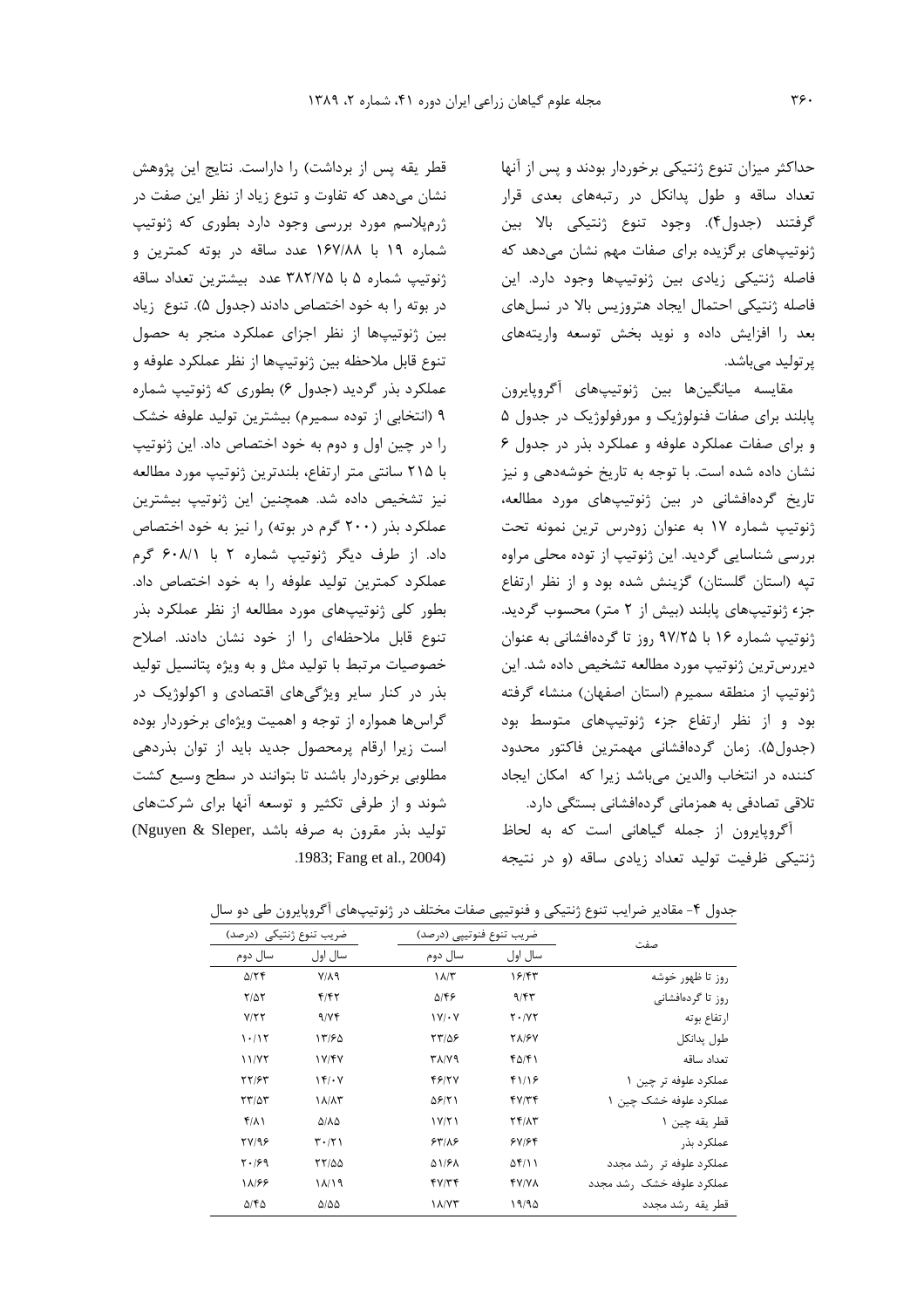| قطر يقه رشد مجدد                           | قطر يقه چين ١                              | تعداد                                    | طول پدانكل                     | ارتفاع بوته                   | گر دەافشانى            | ظهور خوشه                     |               |
|--------------------------------------------|--------------------------------------------|------------------------------------------|--------------------------------|-------------------------------|------------------------|-------------------------------|---------------|
| (سانتيمتر)                                 | (سانتيمتر)                                 | ساقه                                     | (سانتيمتر)                     | (سانتيمتر)                    | (روز)                  | (روز)                         | رقم           |
| <b>TVIAS</b>                               | YY/Y                                       | T15/2                                    | f(Y)/Y                         | 1Y1/17                        | 97/10                  | $V\Lambda/\mathcal{F}V$       | $\lambda$     |
| YF/Y                                       | YY/YY                                      | 191/70                                   | 40187                          | 199/TV                        | <b>AVITA</b>           | 99/1                          | ٢             |
| ٣۵                                         | $Y$ $\Lambda$ $Y$                          | <b>TYY/AA</b>                            | $f f/\lambda V$                | $\mathbf{Y} \cdot \mathbf{Y}$ | 97/70                  | $Y \cdot / Y \Delta$          | ٣             |
| 37/۶۲                                      | <b>TA/۶۲</b>                               | $Y\Delta Y/Y$                            | <b>TA/AY</b>                   | 189/70                        | 91/70                  | <b>YY/AY</b>                  | ۴             |
| ٣٩                                         | $\frac{8}{2}$                              | <b>TAY/VQ</b>                            | $f \cdot / \Lambda V$          | 189/87                        | 95                     | $Y$ $Y$ $AY$                  | ۵             |
| $\mathbf{r} \cdot / \mathbf{A} \mathbf{V}$ | $Y \cdot / Y \Delta$                       | <b>TY1/۳۸</b>                            | <b>TY/AY</b>                   | ۱۵۵/۷۵                        | 9Y/1Y                  | $\lambda Y/\Delta$            | ۶             |
| $T1/\Delta$                                | $\mathbf{r}$ .                             | <b>TYF</b>                               | f(Y Y)                         | $Y \cdot \Delta/\lambda V$    | $\lambda$ 9/Y $\Delta$ | 99/15                         | ٧             |
| YY/YQ                                      | ٣٢                                         | <b>TYA/۶۳</b>                            | $f1/\Delta$                    | $\lambda V/\lambda \cdot V$   | 9.10                   | $Y\Delta/\Delta$              | ٨             |
| <b>٣۶/٨٧</b>                               | T1/17                                      | <b>719/0</b>                             | $\Delta\lambda/\Upsilon\Delta$ | ۲۱۵                           | 88187                  | 50/57                         | ٩             |
| $\Gamma \Delta/\Delta$                     | 37/۶۲                                      | T11/17                                   | <b>TA/VQ</b>                   | 118/15                        | 97/۶۲                  | ٧۵                            | $\mathcal{L}$ |
| ٣۵                                         | $\tau\tau$                                 | <b>787/۳۸</b>                            | 01/17                          | ۲۲۹                           | <b>AY/YA</b>           | $Y \cdot / Y$                 | $\setminus$   |
| $\tau\tau/\tau\gamma$                      | $T1/T\Delta$                               | T11/T <sub>A</sub>                       | $\Delta Y/\Delta Y$            | ۱۸۷/۵                         | 97/70                  | YY/YY                         | $\gamma$      |
| $\tau \tau/\tau \nu$                       | $Y \mathcal{A}/\mathcal{X}$                | Y90/15                                   | $f\Delta/\tau V$               | $Y \cdot Y / V \Delta$        | ۹۴                     | Y9/17                         | $\gamma$      |
| $\mathbf{r}$ $\mathbf{r}$                  | $\mathbf{r} \cdot / \mathbf{A} \mathbf{V}$ | Y97/70                                   | 99/7                           | Y                             | <b>AA/YA</b>           | Y1/17                         | $\gamma$      |
| T1/57                                      | <b>TA/۶۲</b>                               | 780/70                                   | $\Delta\Delta/\Lambda\rm{V}$   | $Y \cdot \cdot / V \Delta$    | 97/8                   | $Y\Delta/\Delta$              | ۱۵            |
| $\mathbf{r} \mathbf{r}/\mathbf{r}$         | $\mathbf{r}$ .                             | $\mathbf{r} \cdot \mathbf{a}/\mathbf{a}$ | YY/VA                          | $1Y \cdot 70$                 | $9Y/Y\Delta$           | $\lambda \Upsilon / \Upsilon$ | ۱۶            |
| $\mathbf{r}$                               | <b>TA/۶۲</b>                               | $Y1Y/Y\Delta$                            | $\Delta$ - $/57$               | $Y \cdot \cdot / YV$          | $\lambda$ ۴/۷۵         | 60/7V                         | $\gamma$      |
| T1/TV                                      | <b>YA/AY</b>                               | 747/94                                   | ۴۳                             | $Y \cdot Y/\Lambda V$         | 9.770                  | YY/Y                          | ١٨            |
| $\mathbf{r} \cdot \mathbf{r}$              | $Y\Lambda/Y\Delta$                         | <b>197/11</b>                            | $\Delta f/\gamma \Delta$       | 197/17                        | 9.197                  | ٧٠                            | ۱۹            |
| $\tau\tau/\lambda\gamma$                   | <b>YA/AY</b>                               | $\Upsilon \Upsilon \Delta / \Upsilon$    | 49/70                          | $\Upsilon \setminus \cdot$    | $\lambda V/\tau V$     | ۶۹                            | ٢.            |
| $\Gamma \Delta/\Gamma V$                   | T1/17                                      | YY9/Y                                    | 00/85                          | $YY -$                        | 97/14                  | VA/VA                         | ۲۱            |
| F.70                                       | 4810                                       | <b>٣٢۶/٢۵</b>                            | YY/VA                          | 190/17                        | 97/۶۲                  | YY/SY                         | ٢٢            |
| TVTY                                       | $\tau\tau/\gamma\tau$                      | $\mathbf{r} \cdot \mathbf{r}$            | 4810                           | ۱۹۳                           | 98187                  | <b>YY/YA</b>                  | ۲۳            |
| $\tau\tau$                                 | Y9/AY                                      | <b>TFF/11</b>                            | $\Delta Y/\Delta V$            | $Y \setminus Y/Y$             | 9.140                  | YY/Y                          | ۲۴            |
| $\uparrow$                                 | $YY/Y\Delta$                               | $YY - 1Y$                                | 49/1Y                          | <b>IAY/YA</b>                 | $\lambda Y/91$         | ٧٢                            | ٢۵            |
| $9/9\lambda\Delta$                         | $V/F\Lambda$ 9                             | $\Lambda/\Lambda$                        | <b>A/1AY</b>                   | 1Y/9YY                        | $Y/\Lambda Y$          | $Y/\lambda Y$                 | <b>LSD</b>    |

جدول ۵- مقایسه میانگین خصوصیات مورفولوژیک، فنولوژیک و زراعی ژنوتیپهای اگروپایرون بلند بر اساس میانگین دو سال

جدول ۶- مقایسه میانگین عملکرد علوفه و بذر در ژنوتیپهای اگروپایرون بلند بر اساس میانگین دو سال

İ

| عملکر د بذر               |                                                 |                                | عملکرد علوفه تر           عملکرد علوفه خشک             عملکرد علوفه تر             عملکرد علوفه خشک |                                                                         |             |
|---------------------------|-------------------------------------------------|--------------------------------|-----------------------------------------------------------------------------------------------------|-------------------------------------------------------------------------|-------------|
| (گرم)                     |                                                 |                                |                                                                                                     | چین ۱ (گرم)                                                             | رقم         |
| 111/87                    |                                                 |                                |                                                                                                     | $\mathbf{Y}\boldsymbol{\cdot}\mathbf{Y}\boldsymbol{\Lambda}/\mathbf{Y}$ | $\lambda$   |
| 118/78                    | ۱۹۹                                             | $f\Delta V/F$                  | 5.11                                                                                                | 15.7                                                                    | ٢           |
| $\lambda \Delta / 9$      | <b>790/71</b>                                   | 90.11                          | ۸۵۲                                                                                                 | 1871/0                                                                  | ٣           |
| 9.1.9                     | ٣٩۴                                             | 98.19                          | 9Yf/T                                                                                               | ۱۸۸۱/۳                                                                  | ۴           |
| 177/17                    | ۴۳۲                                             | $11\lambda \cdot \Delta$       | 17.97                                                                                               | $Y1Yf/\Delta$                                                           | ۵           |
| TY/QA                     | <b>TVV/۶۳</b>                                   | ۶۷۶                            | 5017                                                                                                | 158818                                                                  | ۶           |
| 177/99                    | $\Gamma \setminus \cdot/\Delta$                 | $\lambda \cdot \Delta/\lambda$ | 9YY/F                                                                                               | 1071/1                                                                  | ٧           |
| 156/29                    | $\Upsilon \Upsilon \Upsilon / \Upsilon \Lambda$ | 55016                          | YAF/A                                                                                               | 15.5/0                                                                  | ٨           |
| $Y \cdot \cdot / \cdot q$ | $f(f \cdot)/T$                                  | 1128                           | 145018                                                                                              | $\Upsilon V \cdot \Delta/\Lambda$                                       | ٩           |
| $1Y\Delta$ / $\epsilon$   | <b>YYA</b>                                      | <b>YAA/1</b>                   | 1559/                                                                                               | <b>TYAA/Q</b>                                                           | ١.          |
| 90/09                     | YYY/Y                                           | $Y\Lambda Y$ <sup>4</sup>      | 15Y1/9                                                                                              | Y1Yf/9                                                                  | $\setminus$ |
| 1.7/11                    | $YY \cdot Y\Delta$                              | <b>AAT/A</b>                   | 80811                                                                                               | ۱۵۶۴                                                                    | $\gamma$    |
| 1.9/                      | <b>TFAIT</b>                                    | 977/4                          | 1.70/T                                                                                              | 1957/A                                                                  | ۱۳          |
| $Y\Delta/\Delta\Delta$    | $\Upsilon \Upsilon \Upsilon / \Upsilon \Lambda$ | $\Delta V$ 9/9                 | $\lambda$ \ 9/8                                                                                     | 1017/F                                                                  | $\lambda$   |
| $\Delta f/\Delta$         | $\frac{1}{2} \frac{1}{2} \frac{1}{2}$           | ۶۹۳                            | 9.5/7                                                                                               | $1\lambda Y Y/Y$                                                        | ۱۵          |
| $\Delta \cdot 75$         | $\mathbf{Y} \mathbf{V} \cdot \mathbf{X}$        | ۶۴۳                            | YYY/Y                                                                                               | 1581/0                                                                  | ۱۶          |
| 149/77                    | ۱۹۸                                             | $\Delta \Upsilon V/\Upsilon$   | 981/9                                                                                               | 1YYf/Y                                                                  | $\gamma$    |
| $\Delta$ 9/٣٣             | <b>790/VQ</b>                                   | $5\lambda$ ۴/۳                 | 500/0                                                                                               | 11197                                                                   | ١٨          |
| 11.79                     | 708/70                                          | 557/                           | ۸۷۰                                                                                                 | 155777                                                                  | ۱۹          |
| 1.1/FT                    | 759/75                                          | 5Y1/9                          | $49\lambda/\lambda$                                                                                 | 1171/9                                                                  | ٢٠          |
| 97/۶۳                     | <b>FTA/TA</b>                                   | $9\lambda\lambda/F$            | 151.19                                                                                              | YY                                                                      | ۲۱          |
| 150/97                    | $f\uparrow\gamma/\gamma\uparrow$                | 11077                          | 151Y/9                                                                                              | <b>TATA/T</b>                                                           | ۲۲          |
| 1.008                     | <b>798/11</b>                                   | $YYY/\lambda$                  | 1.0.79                                                                                              | $Y \cdot 11/2$                                                          | ۲۳          |
| 107/41                    | ۲۳۳/۵                                           | <b>VE114</b>                   | 951/A                                                                                               | ۱۷۹۲                                                                    | ۲۴          |
| 9Y/9Y                     | <b>٢۴٨/١٣</b>                                   | <b>ASA/9</b>                   | 5511                                                                                                | 1777/                                                                   | ۲۵          |
| <b>AV/۴۲</b>              | $1\lambda \cdot / \gamma f$                     | 483197                         | 01.19                                                                                               | 954179                                                                  | <b>LSD</b>  |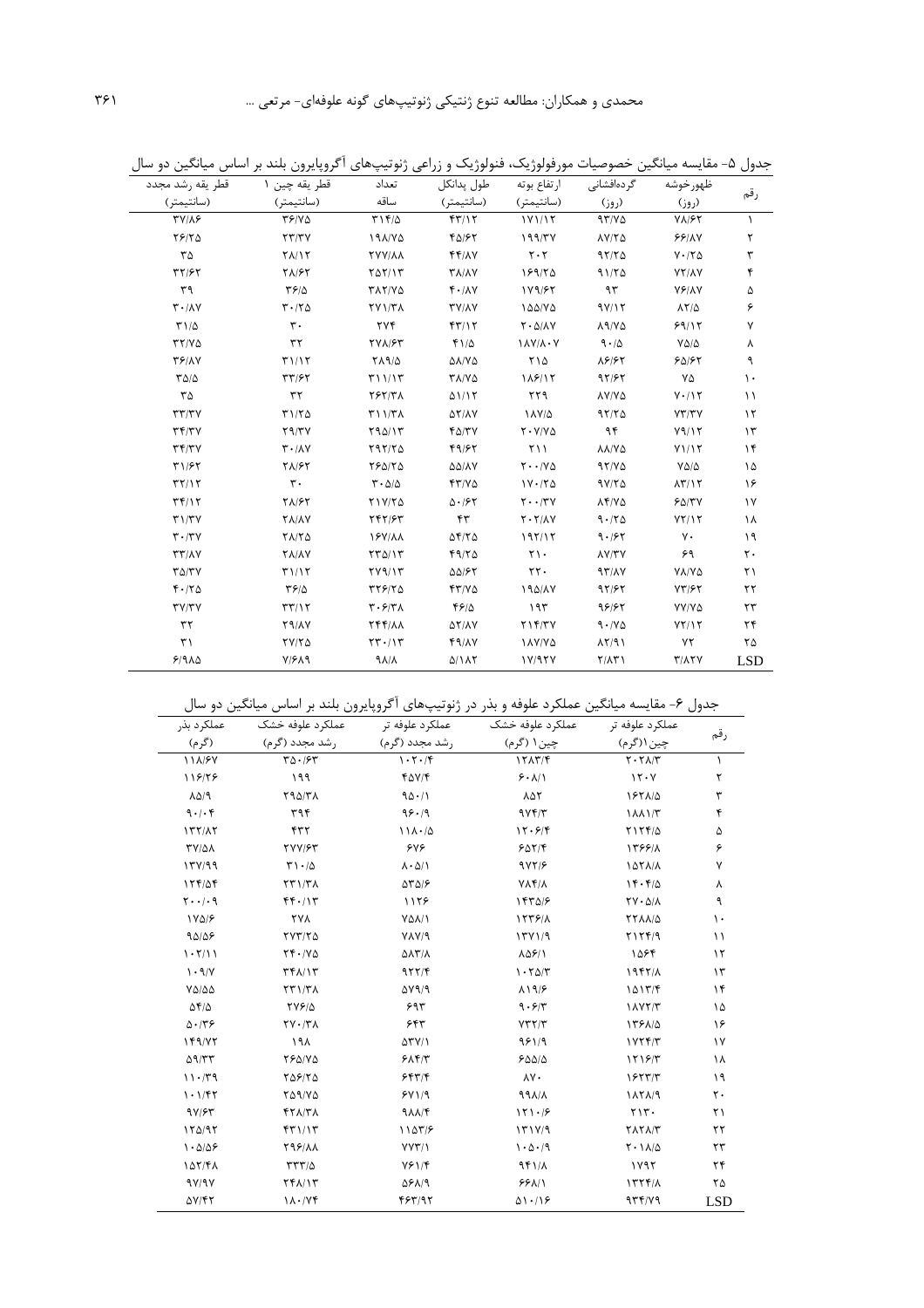هر چند در گذشته تصور میشد که به دلیل ارتباط معكوس بين عملكرد علوفه و عملكرد بذر، اصلاح توام این دو ویژگی در گراسهای علوفهای با پیچیدگیهای زيادى روبروست، مطالعات اوليه توسط Griffiths (1965) نشان داد که افزایش حداکثر عملکرد بذر در هر ساقه زایشی (خوشه) یکی از راهکارهای فایق آمدن بر این ارتباط منفی بین عملکرد دانه و عملکرد بذر در ارقام علوفهای میباشد. در فسکیوی بلند انتخاب برای اجزای عملكرد توانسته است در بهبود عملكرد بذر موفقيت آميز باشد(Kasperbauer, 1990). نتايج پژوهش حاضر نيز نشان داد که امکان یافتن ژنوتیپهایی که از نظر هر دو ویژگی مطلوب باشند وجود دارد.

شکل ۱ نمودار گروه بندی برای ۲۵ ژنوتیپ برگزیده آگروپایرون بر اساس خصوصیات فنوتیپی را نشان می دهد. در مقیاس ۱۵ نمودار تجزیه خوشهای، نمونهها به سه گروه مجزا تقسیم شدند که گروهها برای اکثر صفات مورد بررسی دارای تفاوت معنیدار با یکدیگر بودند. همانگونه که انتظار می رود، با توجه به اینکه هر یک از ژنوتیپهای مورد بررسی از یک توده محلی دگرگشن (جامعه متنوع) گزینش شدهاند، تطابقی کلی بین نحوه گروهبندی براساس فواصل ژنتیکی و منشاء جغرافیایی توده های اولیه وجود نداشت با این حال بطور موردی برخی ژنوتیپهای دارای منشاء مشترک در زیر Roldan-Ruiz et al. گروههای نزدیک قرار گرفتند. (2000) معتقدند هرقدر نامتجانسی و تنوع ژنتیکی در بین نمونههای مورد مطالعه زیاد باشد، احتمال عدم تطابق بین تنوع جغرافیایی و تنوع ژنتیکی بیشتر است. مقایسه میانگین صفات برای گروهها (جدول ۷) نشان می دهد که گروه سوم از نظر عملکرد علوفه و عملکرد بذر نسبت به دو گروه دیگر برتری معنیداری را نشان داد. ژنوتیپهای این گروه از نظر اجزای عملکرد شامل

قطر يقه، تعداد ساقه و ارتفاع بالاترين مقادير را به خود اختصاص داد با این حال تفاوت معنیداری از نظر ارتفاع و تاریخ گردهافشانی بین ژنوتیپهای این گروه با سایر گروهها وجود نداشت. این نتیجه میتواند به عنوان یک نکته مثبت برای طراحی پروژههای آتی به منظور ایجاد واريته تركيبي محسوب گردد زيرا يس از انتخاب والدين از بین ژنوتیپهای دور (از گروههای مختلف)، ترکیب آنها برای ایجاد واریته با هتروزیس مطلوب، مستلزم انجام تلاقی تصادفی میان ژنوتیپها میباشد.

گروه دوم به عنوان بزرگترین گروه، ۱۳ ژنوتیپ را در خود جای داد این گروه به لحاظ تمام صفات و به طور معنی داری از نظر عملکرد علوفه و عملکرد بذر در مرتبه دوم قرار گرفت. با این وجود گروههای اول و دوم از نظر تاریخ گردهافشانی و ارتفاع تفاوت آماری نداشتند (جدول٧).



شکل ۱- نمودار گروه بندی ژنوتیپهای آگروپایرون پا بلند بر اساس خصوصيات فنوتيپي

جدول ۷- میانگین صفات در هر یک از گروههای حاصل از تجزیه کلاستر بر اساس خصوصیات فنوتیپی (مورفولوژیک) در ژنوتیپهای آگروبایرون با بلند\*

|                   |                                                          |                                          |                      | . . <i>.</i>                     |                             |                 |          |
|-------------------|----------------------------------------------------------|------------------------------------------|----------------------|----------------------------------|-----------------------------|-----------------|----------|
| ا, تفاع           | قطر يقه                                                  | تعداد ساقه                               | گر دہافشانے ِ        | عملكرد بذر                       | عملکړ د علوفه خشک           | عملک د علوفه    |          |
| (سانتيمتر)        | (سانتيمتر)                                               |                                          | (روز)                | (گر م)                           | چین۲ (گرم)                  | خشک چین ۱ (گرم) | گروه     |
| ۱۸۹/۵۰ $^{\rm a}$ | $\mathbf{v}^{\mathbf{c}}$                                | $YY^p$                                   | ٨٩ <sup>a</sup>      | $\lambda \cdot / \Delta \cdot D$ | $YY \Delta/\Delta \cdot D$  | 660180°         | گروه اول |
| ۱۹۵/۱۴ $^{\rm a}$ | $Y9/FY^b$                                                | ۲۶۴ <sup>b</sup>                         | $9.1\lambda\Delta^a$ | $.715^{b}$                       | $Y \wedge V/Y$ <sup>b</sup> | 9.5/7.5         | گروه دوم |
| $19/79^a$         | $\mathbf{r}\mathbf{r}$ / $\Delta\mathbf{v}^{\mathrm{a}}$ | $\mathbf{r} \cdot \mathbf{q}^{\text{a}}$ | 9.18 <sup>a</sup>    | ۱۳۴/۵۷ $^{\rm a}$                | rv <sup>a</sup>             | ۱۲۹۴ $^{\rm a}$ | گروه سوم |
|                   |                                                          |                                          |                      |                                  |                             |                 |          |

∗ برای هر صفت تفاوت بین میانگین دو گروه که حداقل در یک حرف مشترک میباشند در سطح ۵ درصد معنیدار نیست.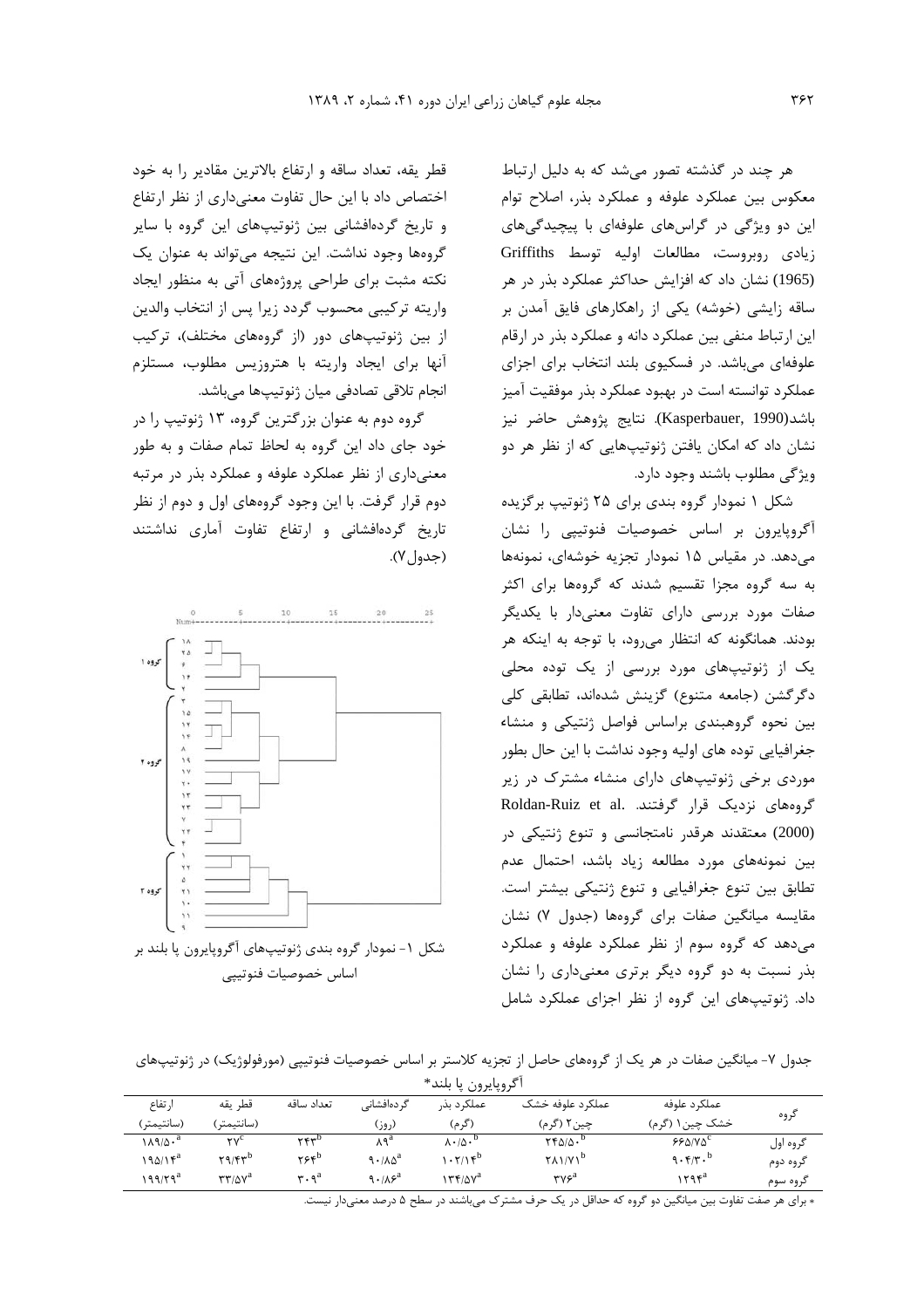گروه سوم تعداد ۷ ژنوتیپ را در خود جای داد که از نظر کلیه خصوصیات مورد بررسی و به لحاظ آماری از نظر عملکرد علوفه و عملکرد بذر کمترین مقادیر را به خود اختصاص دادند. تفاوت این گروه با گروه دوم از نظر تاریخ گردهافشانی و اجزای عملکرد علوفه (ارتفاع، تعداد ساقه و قطر یقه) معنی دار نبود.

نتایج تجزیه خوشهای شامل نمودار گروهبندی (شكل ۱) و ماتريس فواصل نمونهها (نتايج نشان داده نشده است) به عنوان یک روش تحلیل چند متغیره حاکی از آن است که بر مبنای کلیه خصوصیات اندازهگیری شده، فاصله ژنتیکی زیادی بین ژنوتیپها وجود دارد بطوری که این اطلاعات می تواند ما را در شناسایی دورترین ژنوتیپها به عنوان والدین اولیه برای تلاقی،ها یاری دهد. اصولاً در تجزیه خوشهای ژنوتیپهایی که داخل یک گروه یا زیرگروه قرار می گیرند قرابت ژنتیکی بیشتری به یکدیگر دارند. .Xolliker et al (2005) گزینش یک ژنوتیپ برتر از هر خوشه (یا زیر خوشه) ,ا برای تشکیل یک زیر مجموعه متنوع از والدین، مناسب تشخیص داده و نشان دادند که واريته تركيبي Syn<sub>1</sub> و Syn<sub>2</sub> حاصل از اين والدين هتروزیس بیشتری در مقایسه با والدینی که همه از درون یک خوشه انتخاب شده بودند، داشتند. نتایج این یژوهش نشان می۵هد که نه تنها تنوع ژنتیکی زیادی

بين ژنوتيپها وجود دارد، بلكه وجود فاصله ژنتيكي قابل ملاحظه بین برخی ژنوتیپها که از یک جمعیت خاص گزينش شده بودند (بعنوان مثال ژنوتيپ ۱ و ۶)، حاكي از لزوم توجه به تنوع درون براي گزينش در جوامع اين گونه گیاهی است. این رویکرد با توجه به میزان بالای دگر گشنی در این گونه گیاهی قابل تفسیر است. نتیجەگیری کلی

یافتههای پژوهش حاضر در تطابق با مطالعات مشابه در دیگر گیاهان حاکی از آن است که آزمون کلونی ژنوتیپهای آگروپایرون پا بلند میتواند برآورد دقیقتری از پتانسیل ژنتیکی آنها در اختیار اصلاحگر قرار داده و امكان حذف افراد نامطلوب را قبل از ورود به آزمونهاى یرهزینه برای قابلیت ترکیبیذیری فراهم آورد زیراکه تکرار کلونها در خزانه کلونی تخمین بهتری از واریانس ژنتیکی و محیطی فراهم میسازد. با این حال اینکه آیا آزمونهای کلونی در آگروپایرون قادر به منتفی ساختن لزوم آزمون نتاج مىباشد، نيازمند مطالعات تكميلي بویژه تایید میزان قرابت ژنتیکی کلونها با بهرهگیری از ابزارهای مولکولی نظیر مارکرهای DNA و نیز تأیید توسط آزمون نتاج فامیلهای ناتنی و اندازهگیری قابلیت ترکیب پذیری عمومی می باشد که در مسیر اصلاح این گونه علوفهای ارزشمند جزء پروژههای بعدی تعریف گردیده و در حال بررسی است.

#### **REFERENCES**

- 1. Bean, E. W. (1972). Clonal evaluation for increased seed production in two species of forage grasses, Festuca arundinacea Schreb. and Phleum pratense L. Euphytica, 21, 377-383.
- $2^{\circ}$ Berdahl, J. D. & Barker, R. E. (1997). Clonal and open pollinated progeny testing in an intermediate wheatgrass population. Crop Science, 37, 1751-1754.
- 3. Burton, G. & DeVane, E. H. (1953). Estimating heritability in tall fescue (Festuca arundinacea) from replicated clonal material. Agronomy Journal, 45, 478-481
- 4. Caradus, J. R. & Woodfield, D. R. (1990). Estimates of heritability for, and relationships between, root and shoot characters of white clover. I. Replicated clonal material. Euphytica, 46, 203-209.
- 5. De-Araujo, M. R. A. & Coulman, B. E. (2002). Genetic variation, heritability and progeny testing in meadow bromagrass. Plant Breeding, 121, 417-427.
- 6. Fang, C., Amlid, T. S., Jqrgensen, Q. & Rognil, O.A. (2004). Phenotypic and genotypic variation in seed production traits within a full-sib family of meadow fescue. Plant Breeding, 123, 241-246.
- 7. Griffiths, D. J. (1965). Breeding for higher seed yields from herbage varieties. *J Nat Inst Agric Bot*, 10, 320-331.
- 8. Halluer, A. R. & Miranda, J. B. (1998). *Quantitative genetic in maize breeding*. Iowa State Univ, Press, Ames Iowa
- Hopkins, A., Wang, Z. Y., Mian, R., Sledge, M. & Barker, R. E. Preface. (2003). In: Proceedings of the 9.  $3^{rd}$  International Symposium of Molecular Breeding of Forage and Turf. Dallas, Texas and Ardomore, Oklahama, U.S.A. P. 12.
- 10. Howards, S. R., Morgan, J. A. & Honson, J. D. (1999). Carbon and nitrogen reserve remobilization following defoliation. Nitrogen and elevated CO<sub>2</sub> effects. Crop Science, 39, 1749-1756.